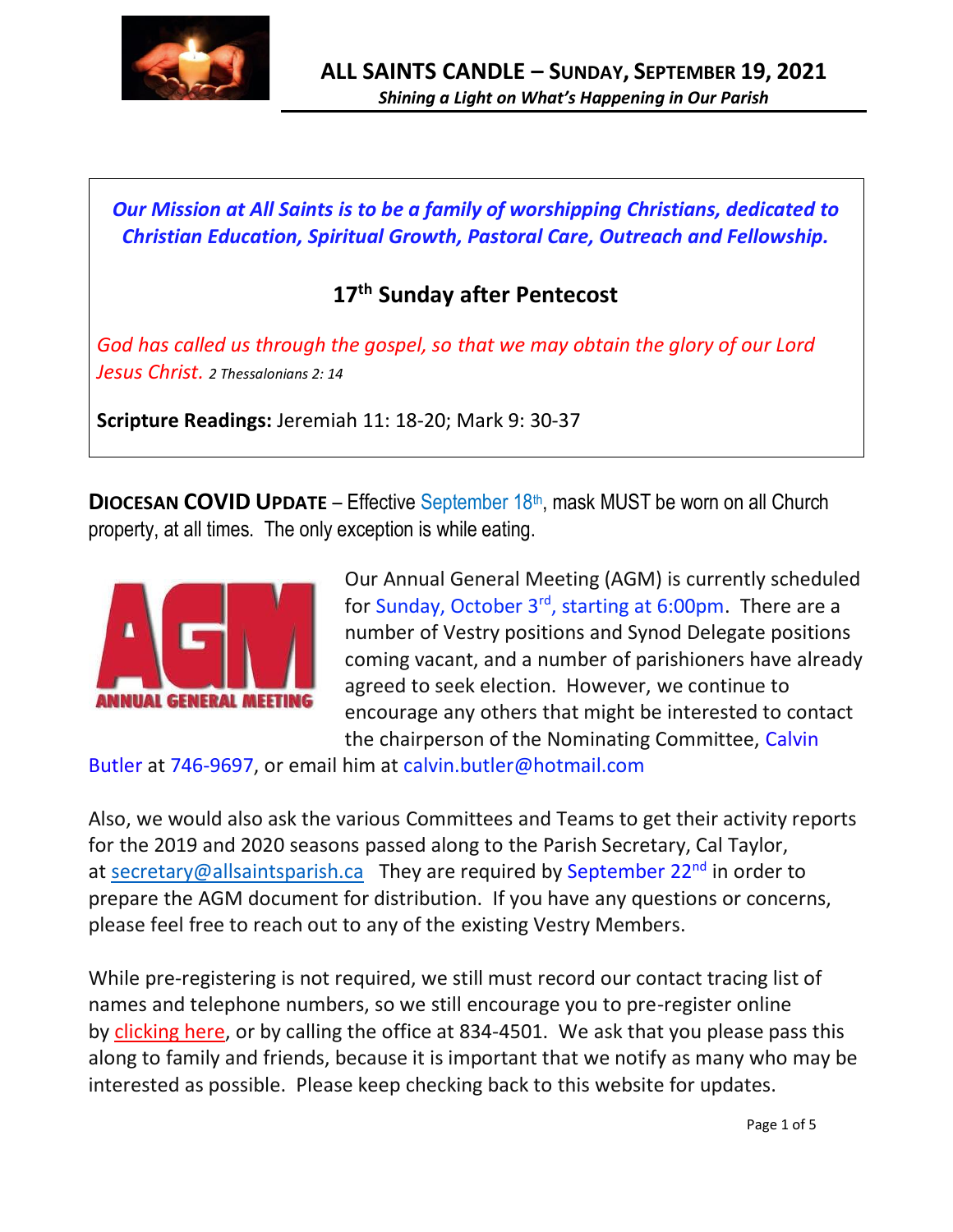# **ALL SAINTS TEA ROOM - EVERY WEDNESDAY AT NOON**



We would like to thank all those who attended our re-opening on September 15<sup>th</sup>, and we look forward to seeing you every Wednesday.

Please be aware that because of COVID regulations and limited

seating capacity, you will have to pre-register. To help us avoid congestion at the door, especially with the unsettling fall weather, and contact Enid Haines @ 682-9367, or Aura Farrell @ 682-3775.

# **A BIG THANKS TO THE PORTER BOYS**

Hurricane Larry managed to cause some damage to the siding on our Church building and our Parish Hall. However, thanks to Joe, Noah, Steve, Dick, and Cory Porter, the Church siding has been re-installed (replaced), and the issue with the Parish Hall is also being repaired. Many thanks to the guys for taking this initiative so quickly - and all volunteer!!!

# **ALL SAINTS CBS IS LIVE-STREAMING EVERY SUNDAY AT 10:00AM**

Every Sunday morning at 10:00am, All Saints Anglican Parish CBS will be live streaming our Holy Eucharist service on [FaceBook,](https://www.facebook.com/AllSaintsAnglicanChurchCBS) and it will be archived on [YouTube](https://www.youtube.com/results?search_query=all+saints+anglican+parish+cbs) as well. While we are becoming familiar with this new technology, and adding a new feature each week, we may have a few bumps along the way. Please offer us your patience and feedback in this regard. We can be reached by emailing us at [communications@allsaintsparish.ca](mailto:communications@allsaintsparish.ca?subject=Live%20Streaming%20Feedback)



**DO WE HAVE YOUR EMAIL ADDRESS?** - Now, more than ever, email is becoming one of the safest and quickest ways for our Parish to keep you informed. If we do not already have you email address on file, and you are not regularly receiving our bulletins and information updates, we would love for your to provide it to us. Please email it to

[communications@allsaintsparish.ca,](mailto:communications@allsaintsparish.ca?subject=eMail%20Address%20Update) or simply [click here](http://allsaintsparish.ca/email_updates) to complete our online email registration form.

**SPONSORING 'THE CANDLE'** - We would like to remind Parishioners and Friends that you may sponsor our weekly bulletin, **'***THE CANDLE***'**, and have it dedicated in memory of a loved one. Your personal tribute will be prominently



*All Saints CBS – THE CANDLE – September 19, 2021* Page 2 of 5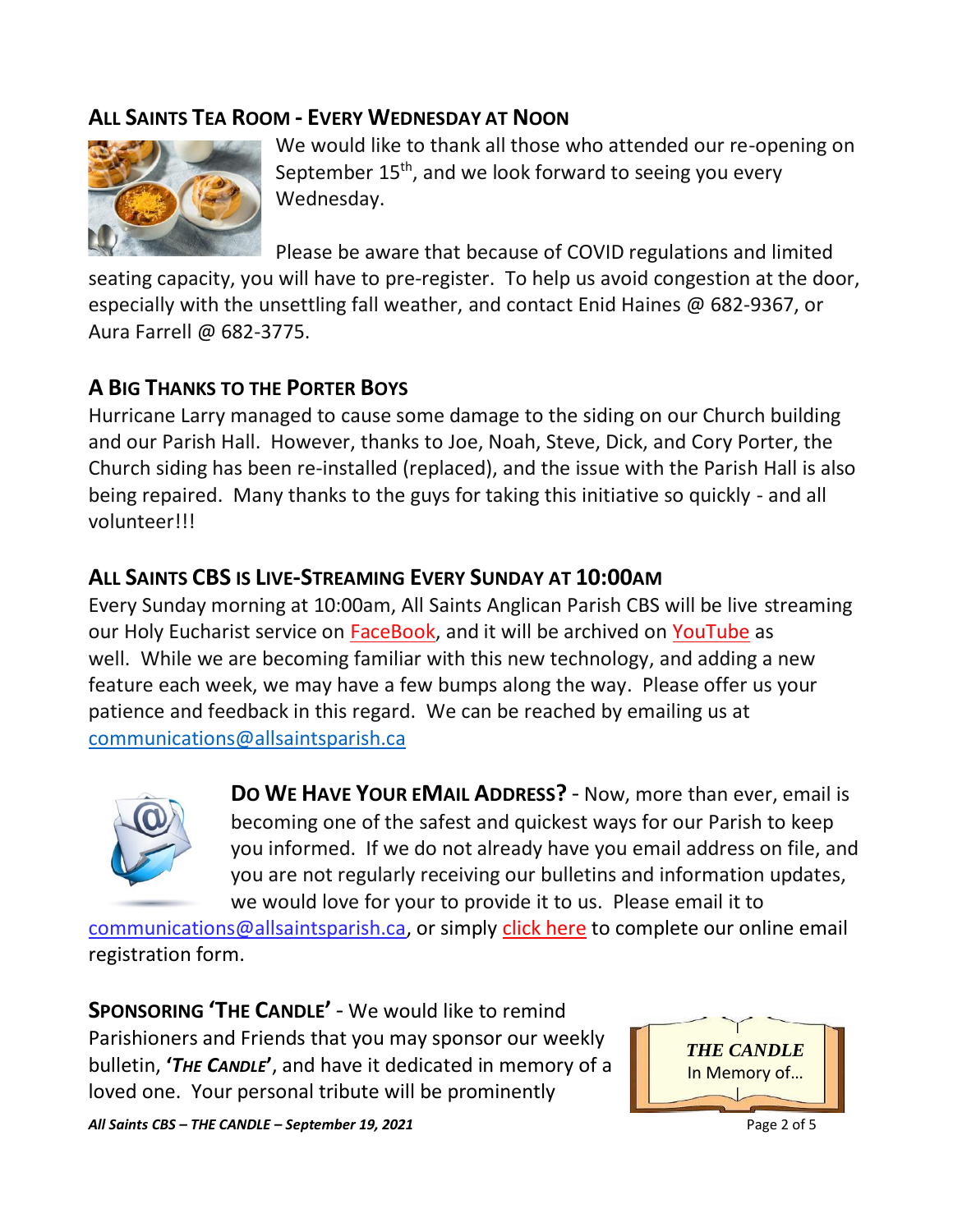posted on the Bible graphic located at the top of the front page, and your kind donation of \$25 would be greatly appreciated. Additionally, you can honor a loved one by posting your favourite picture, along with a memorial verse, and your kind donation of \$50 for this full-page tribute is greatly appreciated. A paper copy of '*THE CANDLE*' is distributed at all Sunday services, and a digital copy is permanently archived on our Parish website at [allsaintsparish.ca](http://allsaintsparish.ca/thecandle.html)

**2021 CHURCH OFFERTORY ENVELOPES** – We would like to remind you that if you have not yet picked up your 2021 offertory envelopes, they are being held at the Parish Office for pick up. We encourage you to continue to use our secure mail drop-slot, which is located at the top of the stairs, just to the left of the main entrance of our Parish Hall.



You may also e-Transfer your offering via Interac simply by emailing it to [donations@allsaintsparish.ca.](mailto:donations@allsaintsparish.ca) And of course, we always encourage you to consider signing up for our eGivings program which automatically deposits your offering at whatever interval you choose and are comfortable with. Simply [click here](http://allsaintsparish.ca/egiving-online-information-form) to register, or go to our website and follow the eGiving notes. If you have [any](https://wfsites-to.websitecreatorprotool.com/870a5dd5.com/Admin/%7BSK_NODEID__22939341__SK%7D) questions, please email your Finance Team at [finance@allsaintsparish.ca,](mailto:finance@allsaintsparish.ca) or call our Office at 834-4501.



**KIDS CORNER** is our resource area for a variety of Christian Youth Education activities. If you would like to be a part of this exciting Ministry, please let us know by clicking [here.](http://allsaintsparish.ca/index.html#comments)

As you may be aware, our Kid's BBQ and Campfire was a great success last month, and we plan on having something similar again

early this fall. Please stay tuned.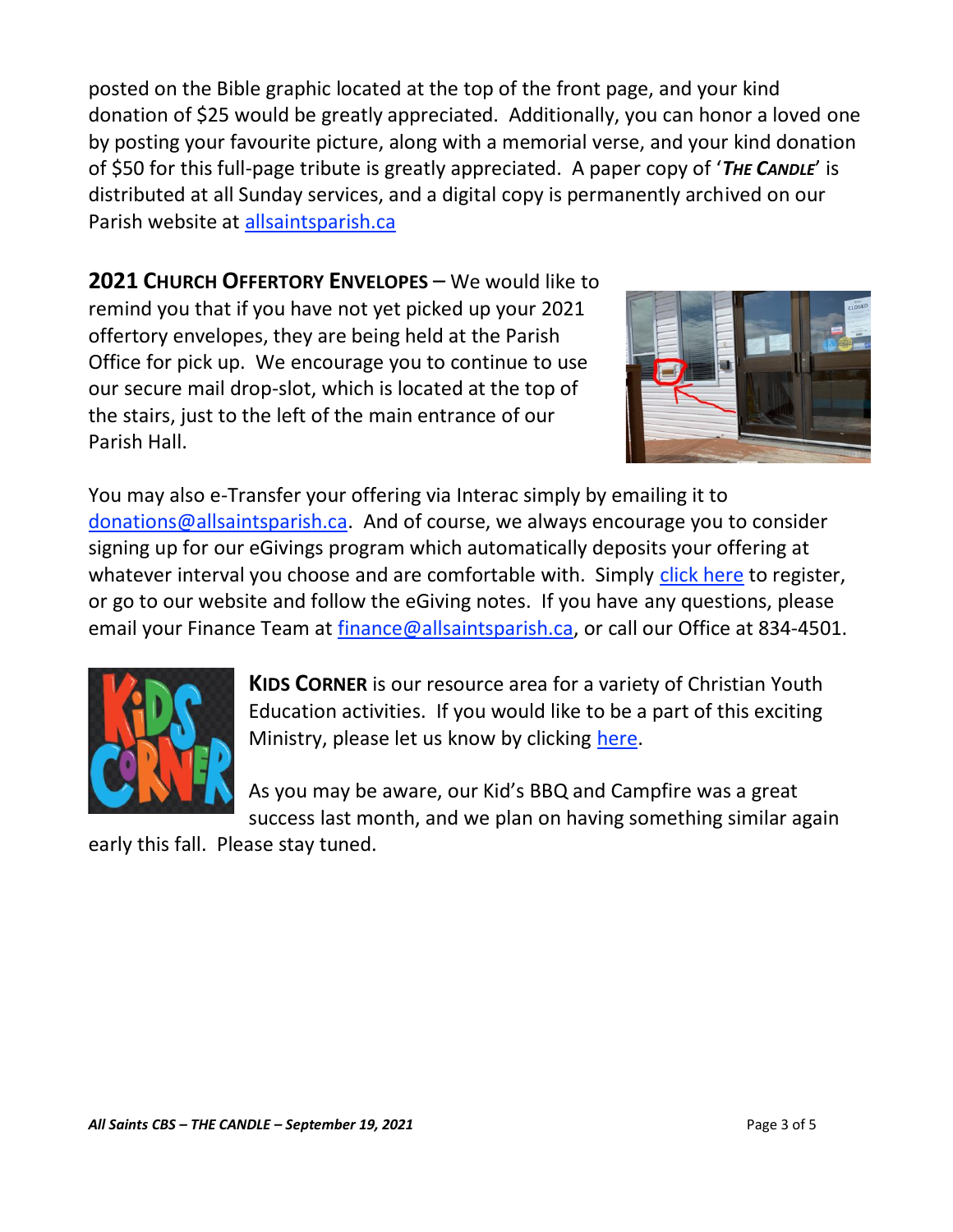# **REVISED DIOCESAN GUIDELINES FOR WORSHIP AND GATHERING**

Effective August 10, 2021 we are now operating under our new Diocesan guidelines document titled, *[The New Has Come](https://anglicanenl.net/home/wp-content/uploads/2021/08/The-New-Has-Come-August-10-2021.pdf?fbclid=IwAR2_9nhbxB2LEc3XOqAP_nvoRu4G5Mt6NWIYwOEYNI0OtUl0atv2QwCfCY0)*, which can be viewed or downloaded here. It is subject to change as further restrictions are eased or reinstated.

Some highlights:

- Indoor public worship and faith-based activities are limited to 500 people, providing physical distancing can be achieved
- Pre-registration, while not mandatory, is still recommended, however, maintaining a contact tracing list is mandatory
- Face masks are mandatory (effective September  $18<sup>th</sup>$ )
- Each bubble must have their own entry/exit point
- Physical contact between people is still not permitted this would include handshaking, hugging, sharing the peace, and passing the collection plate
- Congregational and group singing permitted (maximum 30 minutes within a 60-minute service), and masks are mandatory (effective September 18<sup>th</sup>)
- Faith formation gatherings of children are permitted, and should follow NL Gov "After School Programs" guidelines
- Common use items such as prayer books and hymnals, etc. is permitted if set aside 24 hours between uses
- Consecutive multiple gatherings must allow time between them to avoid contact between those exiting and those entering, and for disinfecting
- Home visitation is permitted, as well as acute care, long term care, and personal care homes
- Food or drink provided at Church organized social gatherings must be individually served by designated servers who are wearing masks
- Parish run social gatherings are permitted, while following specific guidelines
- Indoor use of Church properties for private rentals is permitted, however, they must provide a contact tracing list, and must sign a designated policy statement

**QUILTS AND FLOWERS FESTIVAL AT THE CATHEDRAL -** Friday October 1st, 1-8 pm & Saturday October 2<sup>nd</sup>, 10-4 pm. Come and enjoy the stunning Cathedral space filled with the beauty of floral arrangements, quilts and music offerings. There will be stories about the quilts to read and a lovely children's floral competition with prizes for all children. Children (to age 12) are invited to bring along a floral arrangement in a rubber boot or a teapot – delivered to the Cathedral between 6 and 8 pm on Thursday September 30<sup>th</sup>. We have some donated rubber boots for anyone who would like them too! If you have a quilt to display, please see the website to complete the registration form and a brief story about your quilt: [www.quiltsandflowersfestival.com](http://www.quiltsandflowersfestival.com/)